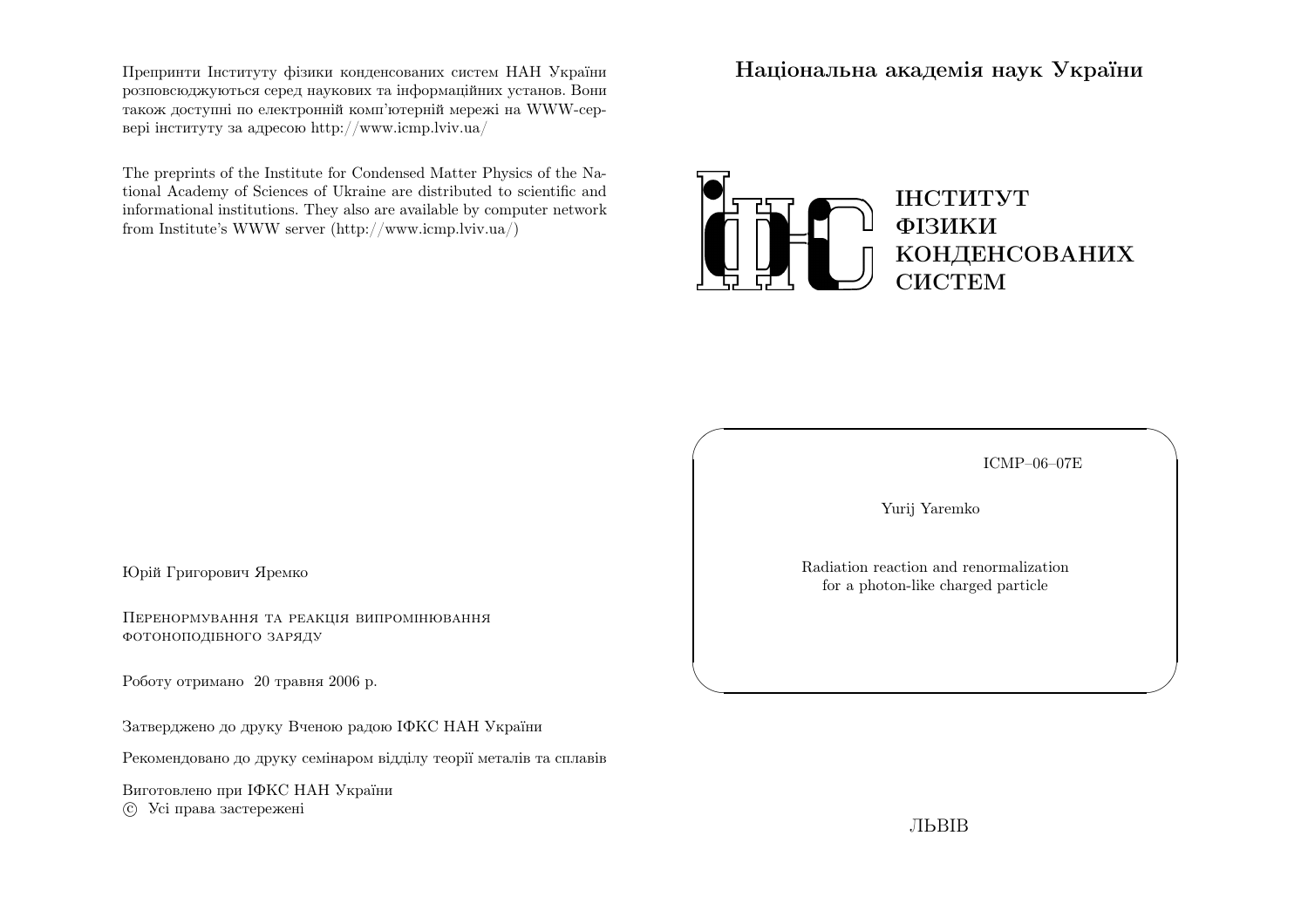# **УДК:** 532; 533; 533.9:530.182; 536.75  $\mathbf{PACS:}\; 03.50.\mathrm{De},\, 11.10.\mathrm{Gh},\, 97.60.\mathrm{Gb}$

#### Перенормування та реакцiя випромiнювання фотоноподiбного заряду

#### Ю.Г.Яремко

**Анотація.** Пораховані енергія-імпульс та момент кількості руху електромагнiтного поля безмасового точкового заряду. На вiдмiну вiд точкового джерела <sup>з</sup> ненульовою масою спокою, випромiненi енергiяiмпульс та момент кiлькостi руху поля прискореного безмасового заряду необмежено зростають. Тому фотоноподiбний заряд може iснувати лише <sup>в</sup> такому зовнiшньому полi, яке не змiнює його швидкостi. Ефективним <sup>р</sup>iвнянням руху <sup>є</sup> <sup>р</sup>iвняння на власнi вектори та власнi значення тензора напруженост<sup>i</sup> зовнiшнього електромагнiтного поля. Якщо це <sup>р</sup>iвняння дозволяє <sup>р</sup>iвномiрний <sup>i</sup> прямолiнiйний рух, безмасовий заряд рухається вздовж лiнiї, паралельно<sup>ї</sup> до власного вектора тензора напруженостi. Такий же розв'язок виникає <sup>у</sup> запропонованiй Риловим моделi магнетосфери пульсара.

## Radiation reaction and renormalization for <sup>a</sup> <sup>p</sup>hoton-likecharged particle

#### Yu.Yaremko

Abstract. Energy-momentum and angular momentum carried by field of <sup>a</sup> massless point-like charge are calculated. Unlike the massive case, the rates of radiated energy-momentum and angular momentum tend to<br>infinitumly more than any is a secondary of The external electronic matrix infinity whenever the source is accelerated. The external electromagnetic fields which do not change the velocity of the particle admit only its presence within the interaction area. The effective equation of motion is the equation on eigenvalues and eigenvectors of the electromagnetic tensor. The massless charges move along base line determined by theeigenvectors when the equation of motion possesses uniform solutions.<br>The same solution arises in Pular's model of magnetary have of a pulsar. The same solution arises in Rylov's model of magnetosphere of <sup>a</sup> pulsar.

# Подається <sup>в</sup> Journal of Nonlinear Mathematical Physics Submitted to Journal of Nonlinear Mathematical Physics

 c Iнститут фiзики конденсованих систем <sup>2006</sup>Institute for Condensed Matter Physics <sup>2006</sup>

# 1. Introduction

In the paper [1] massless charged particles of spin one or larger are excluded in quantum electrodynamics by the argument that masslessness, Lorentz invariance, and electromagnetic coupling, are mutually incompatible. Roughly speaking, the interaction with an external electromagnetic field drastically changes incoming massless particle state, so that outgoing state does not describe <sup>a</sup> particle without rest mass. Further [2] the existence of massless charges is forbidden in genera<sup>l</sup> by the condition that the energy of such particles in the electromagnetic field has no lower bound. In the present paper we consider the problem of reality of <sup>a</sup> massless charge within the realm of classical field theory.

A recent paper by Kazinski and Sharapov [3] considers the problem of effective equations of motions for <sup>a</sup> massless charged particle under the influence of its own electromagnetic field as well as an external one. The authors apply regularization procedure developed in their previous paper [4] where the problem of radiation back reaction in classical electrodynamics of <sup>a</sup> point massive charge arbitrarily moving in flat spacetime of any dimensions is studied. The 5-th order differential equation is derived [3, eq.(32)] which governs the dynamics of the <sup>p</sup>hoton-like charge in four dimensions. The reduction procedure is developed which allowsto select the solutions of true <sup>p</sup>hysical meaning.

Since the concept of <sup>a</sup> "zero-mass interacting particle" is quite different in quantum and classical theories, it would be more appropriate to obtain the equation of motion as <sup>a</sup> limiting case of the well-known Lorentz-Dirac equation [5]. (It defines the motion of point-like chargewith rest mass m under the influence of an external force as well as its<br>cum electromographic field, for a modern review see [6,  $\mathcal{S}$ ]. In [0] the ma own electromagnetic field, for <sup>a</sup> modern review see [6–8].) In [9] the motion of massive charged particles in <sup>a</sup> very strong electromagnetic field is studied. The guiding center approximation [10] is used in the Lorentz-Dirac equation. In this approximation the particle motion is described as <sup>a</sup> combination of forward and oscillatory motions (the field changes are small during <sup>a</sup> gyration period). If the gradient of the field potential is much larger than the rest mass of the particle, the strong radiation damping suppresses the particle gyration. It is shown [9] that the particle velocity is directed along one of the eigenvectors of the (external) electromagnetic tensor if  $m \rightarrow$ magnetic tensor if  $m \to 0$  in the rewritten Lorentz-Dirac equation. The equation on eigenvalues and eigenvectors of the electromagnetic tensor governs the motion of charges in the massless approximation.

According to [9], the effective equation of motion for this charge doesnot contain derivatives higher than 1. This conclusion is in contradiction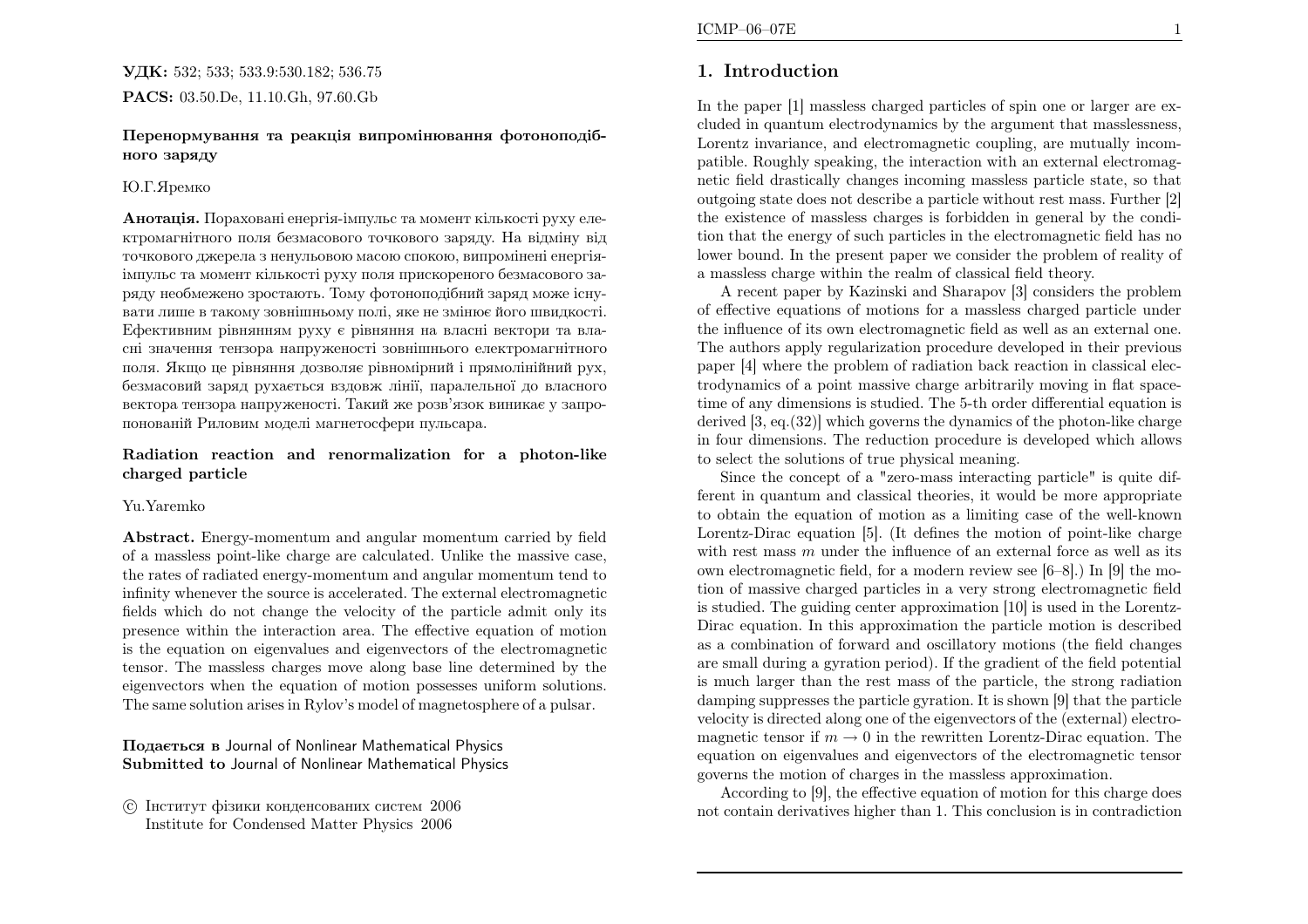$\Gamma$ репринт



Noether quantity  $G_{em}^{\alpha}$  carried by electromagnetic field. The former diverges Figure 1. The bound term  $G^{\alpha}_{bnd}$  and the radiative term  $G^{\alpha}_{rad}$  constitute while the latter is finite. Bound component depends on instant characteristics of charged particles while the radiative one is accumulated with time. The form of the bound term heavily depends on choosing of an integration surface $\Sigma$  while the radiative term does not depend on  $\Sigma$ .

with that of Ref. [3] where the radiation back reaction is finite and the 5-th order differential equation determines the evolution of <sup>p</sup>hoton-likecharge.

1culations by methods of functional analysis. The second way is the in tegration of the Maxwell energy-momentum density over <sup>a</sup> space-like In general, the regularization procedure can be performed in two quite different ways: (i) one when Green's functions are used in variational equations of motion; (ii) the other when wave solutions are substituted for field variables in Noether conservation laws (e.g., in energymomentum carried by electromagnetic field). In [3,4] the first way is realized which is <sup>a</sup> combination of some heuristic assumptions and calsurface in Minkowski space.

Teitelboim in [11] classifies the terms which arise due to integration (see figure 1). Within regularization procedure the bound terms are cou<sup>p</sup>led with energy-momentum and angular momentum of "bare" sources, so that already renormalized characteristics  $G_{part}^{\alpha}$  of charged particles are proclaimed to be finite. Noether quantities which are properly conserved become:

$$
G^{\alpha} = G^{\alpha}_{part} + G^{\alpha}_{rad}.
$$
\n(1.1)

Particle's equations of motion arise from analysis of differential consequences of the conserved quantities (1.1). i.e. from the balance equations

In the present paper we apply the regularization procedure based on Noether conservation laws to the problem of radiation reaction for <sup>a</sup>massless charge in response to the electromagnetic field.

The paper is organized as follows. In Section <sup>2</sup> we state our notation. In Section <sup>3</sup> we discuss some peculiarities of electromagnetic field generated by <sup>a</sup> <sup>p</sup>hoton-like charge. Contrary to the massive case, thefield strengths contain the *far* terms only (these scaled as  $r^{-1}$  where r is the retarded distance [6,7]). The term which is scaled as  $r^{-2}$  exhausts corresponding radiative stress-energy tensor. Volume integration of the Maxwell energy-momentum tensor density <sup>g</sup>ives the flux of radiative momentum (see Section 4). In Section 5 we present our main result  $-$  the effective equations of motion for <sup>a</sup> massless charged particle under the influence of an external force. Since the radiation back reaction diverges when the particle is accelerated, the external device should not change its velocity. Few electromagnetic fields are briefly described in Appendix A which admit the <sup>p</sup>hoton-like charges within the interaction area. Finally, in Section <sup>6</sup> <sup>a</sup> short comment is made about their possible presencein the magnetosphere of <sup>a</sup> pulsar [12,13].

# 2. General setting

Let  $\mathbb{M}_4$  be Minkowski space with coordinates  $x^{\mu}$  and metric tensor  $\eta_{\mu\nu} = \text{diag}(-1, 1, 1, 1)$ . We use Heaviside-Lorentz system of units with the velocity of light  $c = 1$ . Summation over repeated indices is understood throughout the paper; Greek indices run from 0 to 3, and Latin indices from 1 to 2. indices from <sup>1</sup> to <sup>3</sup>.

We consider <sup>a</sup> massless point-like particle which carries an electric charge q and moves on a lightlike world line  $\gamma : \mathbb{R} \to \mathbb{M}_4$  described by functions  $z^{\mu}(\tau)$ , in which  $\tau$  is an arbitrary parameter. A tangent vector to each point  $z^{\mu}(\tau) \in \gamma$  lies on the future light cone with vertex at this point:

$$
\dot{z}^2 = 0.\tag{2.1}
$$

(We use an overdot on  $z$  to indicate differentiation with respect to the evolution parameter  $\tau$ .) We let  $u^{\alpha}(\tau) = dz^{\alpha}/d\tau$  be the 4-velocity, and  $a^{\alpha}(\tau) = du^{\alpha}/d\tau$  is the 4-acceleration. Initially we take the world line to be arbitrary; our main goa<sup>l</sup> is to find the particle's equation of motion.

Following [3], we deal with an obvious generalization of the standardvariational principle for massive charge

$$
I = Iparticle + Iint + Ifield, \t(2.2)
$$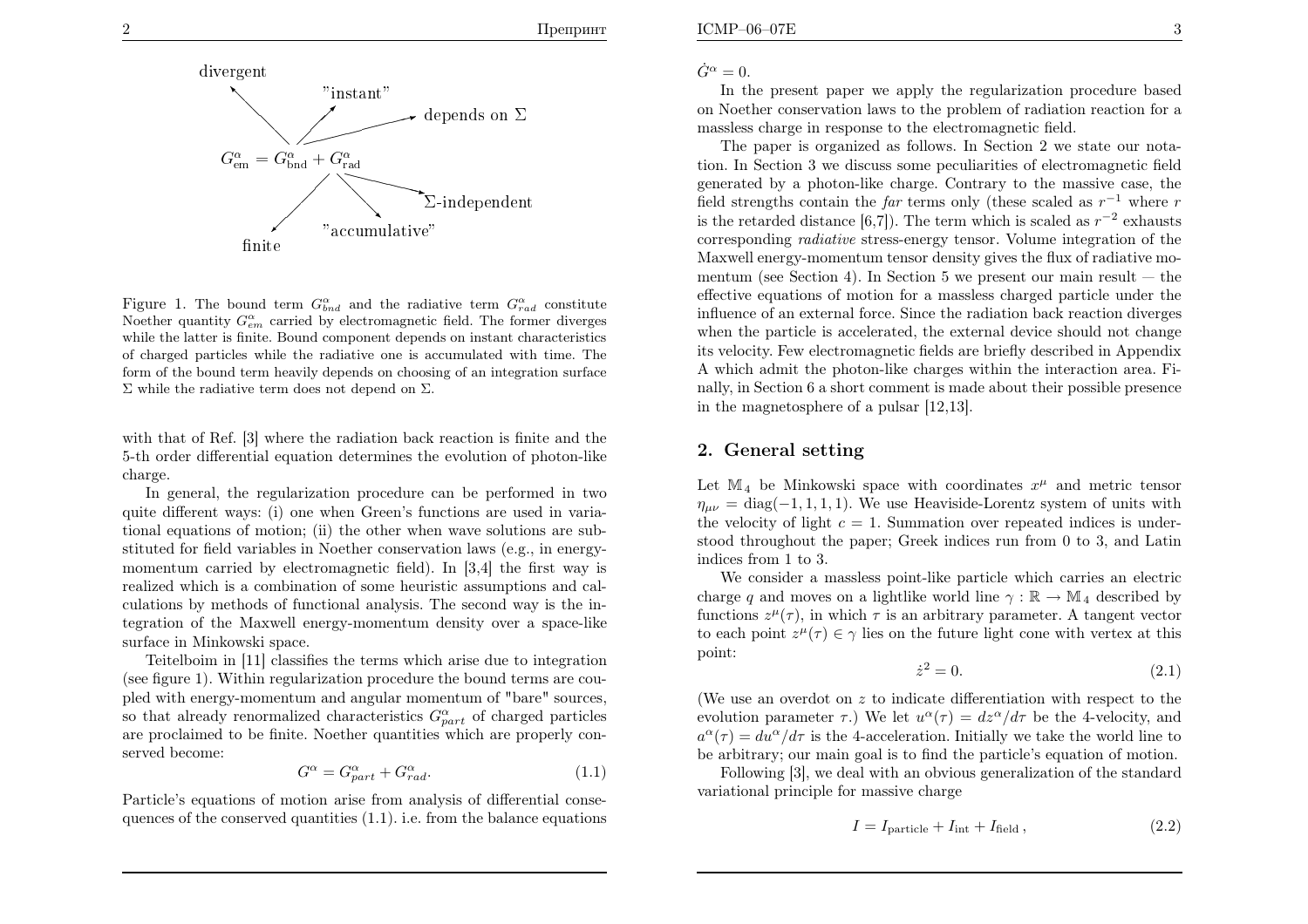with

4

$$
I_{\text{field}} = -\frac{1}{16\pi} \int d^4x f^{\mu\nu} f_{\mu\nu} \qquad I_{\text{int}} = \int d^4x A_{\mu} j^{\mu}.
$$
 (2.3)

The particle part of variational principle should be consistent with the field and the interaction terms. So, if we require that the renormalized mass be zero, <sup>a</sup> nonzero bare mass is necessary to absorb <sup>a</sup> divergent self-energy. Hence the world line of the bare particle should be assumed time-like rather than lightlike. We may also require that the world line be lightlike before renormalization as well as after this procedure. To solve the dilemma we establish the structure of the bound and radiative terms (see figure 1) of energy-momentum and angular momentum carried byelectromagnetic field of the <sup>p</sup>hoton-like charge.

Having variated  $(2.3)$  with respect to potential  $A_{\mu}$ , we obtain the Maxwell field equations [3, eq. (14)]

$$
\Box A_{\mu}(x) = -4\pi j_{\mu}(x) \tag{2.4}
$$

where current density is zero everywhere, except at the particle's positionwhere it is infinite

$$
j_{\mu}(x) = q \int d\tau u_{\mu}(\tau) \delta[x - z(\tau)] \tag{2.5}
$$

and  $\square := \eta^{\alpha\beta}\partial_{\alpha}\partial_{\beta}$  is the wave operator.

The components of the momentum 4-vector carried by the electromagnetic field are [6,7]

$$
p_{\rm em}^{\nu}(\tau) = \int_{\Sigma} d\sigma_{\mu} T^{\mu\nu}
$$
\n(2.6)

where  $d\sigma_{\mu}$  is the outward-directed surface element on an arbitrary spacelike hypersurface  $\Sigma$ . The angular momentum tensor of the electromagnetic field is written as [6]

$$
M_{\rm em}^{\mu\nu}(\tau) = \int_{\Sigma} d\sigma_{\alpha} \left( x^{\mu} T^{\alpha\nu} - x^{\nu} T^{\alpha\mu} \right) \tag{2.7}
$$

where

$$
T^{\mu\nu} = \frac{1}{4\pi} \left( f^{\mu\lambda} f^{\nu}{}_{\lambda} - 1/4 \eta^{\mu\nu} f^{\kappa\lambda} f_{\kappa\lambda} \right) \tag{2.8}
$$

is the electromagnetic field's stress-energy tensor.

# 3. Electromagnetic field of <sup>a</sup> <sup>p</sup>hoton-like charge

Let the past light cone with vertex at an observation point  $x$  is punctured by the particle's world line  $\gamma$  at point  $z(s)$ . The retarded Green function associated with the d'Alembert operator  $\square$  and the charge-current density  $(2.5)$  is valuable only. The components of the Liénard-Wiechert potential  $\hat{A} = A_{\alpha} dx^{\alpha}$  are

$$
A_{\alpha} = q \frac{u_{\alpha}(s)}{r}
$$
 (3.1)

where  $r = -(R \cdot u)$  is the retarded distance  $[6,7]$ ;  $R^{\mu} = x^{\mu} - z^{\mu}(s)$  is the null vector pointing from  $z(s) \in \gamma$  to x. The 4-potential is not defined<br>at points on the not in the direction of momentant 4 velocity  $\alpha(s)$  by at points on the ray in the direction of momentary 4-velocity  $u(s)$  by reason of the isotropy condition (2.1).

Straightforward computation reveals that  $\Box A = 0$  everywhere, except at the particle's position. Indeed, suppose that the observation point  $P$ with coordinates x is moved to  $P'(x + \delta x)$ . This induces a change in the intersection point  $z(s)$ . The new intersection point is then  $z(s+\delta s)$ ; points  $P'(x + \delta x)$  and  $z(s + \delta s)$  are still related by null 4-vector  $R^{\mu} =$  $x^{\mu} + \delta x^{\mu} - z^{\mu}(s + \delta s)$ . Expanding the relation  $R^2 = 0$  to the first order  $x^{\mu} + \delta x^{\mu} - z^{\mu}(s + \delta s)$ . Expanding the relation  $R^2 = 0$  in the displacements, we obtain the differentiation rule

$$
\frac{\partial s}{\partial x^{\alpha}} = -k_{\alpha} \qquad k^{\alpha} = \frac{x^{\alpha} - z^{\alpha}(s)}{r}.
$$
 (3.2)

Differentiation of the retarded distance <sup>g</sup>ives

$$
\frac{\partial r}{\partial x^{\alpha}} = -u_{\alpha} + ra_{k}k_{\alpha} \tag{3.3}
$$

where  $a_k := (a \cdot k)$  is the component of the acceleration  $a(s)$  in the direction of k. We also need the equality

$$
\frac{\partial k_{\alpha}}{\partial x^{\beta}} = r^{-1} \left( u_{\alpha} k_{\beta} + u_{\beta} k_{\alpha} + \eta_{\alpha \beta} \right) - a_k k_{\alpha} k_{\beta}.
$$
 (3.4)

Finally we act on (3.1) by the wave operator

$$
\Box = \eta_{\alpha\beta} \frac{\partial}{\partial x^{\alpha}} \frac{\partial}{\partial x^{\beta}} \tag{3.5}
$$

Using  $(3.2)$ ,  $(3.3)$  and  $(3.4)$ , after some algebra we obtain zero.

Because of isotropy condition  $(u \cdot u) = 0$  the rules (3.3) and (3.4) are different from their counterparts  $[7, \text{eqs.}(4.7), (4.9)]$  for massive particle.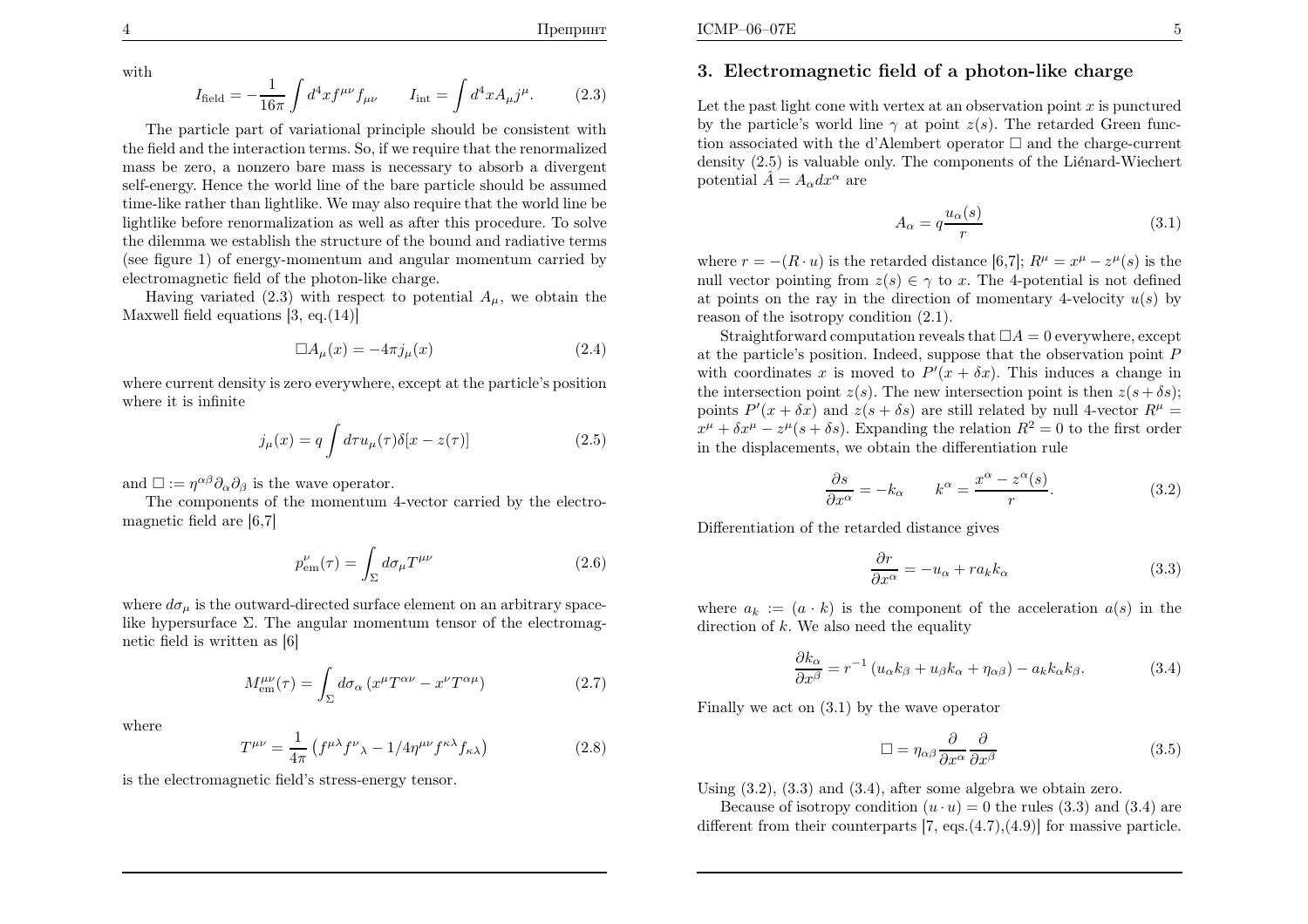Unlike the massive case, the <sup>p</sup>hoton-like charge generates the farelectromagnetic field  $\hat{f} = d\hat{A}$ :

$$
\hat{f} = q \frac{a \wedge k + a_k u \wedge k}{r} \tag{3.6}
$$

Here the dot means the scalar product of two 4-vectors and the symbol ∧ denotes the wedge product. Because of isotropy condition the retarded distance vanishes on the ray in the direction of particle's 4-velocity taken at the instant of emission. The field diverges at all the points of this raywith vertex at the point of emission.

To calculate the stress-energy tensor of the electromagnetic field we substitute the components (3.6) into expression (2.8). Contrary to the massive case [7, eqs.(5.3)-(5.5)], the "photon-like" Maxwell energymomentum density contains the radiative component only:

$$
4\pi T^{\alpha\beta} = \frac{q^2}{r^2} a^2 k^{\alpha} k^{\beta}.
$$
 (3.7)

Hence the divergent self-energy which is due to volume integration of the bound part of the electromagnetic field's stress-energy tensor [11] does not arise. Unlike the massive case, the <sup>p</sup>hoton-like charge does not possess an electromagnetic "cloud" permanently attached to it. The renormalization procedure is not necessary because the <sup>p</sup>hoton-like source isnot "dressed".

As <sup>a</sup> consequence, the Brink-Di Vecchia-Howe action term [14,  $eq.(2)!$ 

$$
I_{\text{particle}} = \frac{1}{2} \int d\tau e(\tau) \dot{z}^2 \tag{3.8}
$$

is consistent with the field an interaction terms (2.3). Variation of (3.8)with respect to Lagrange multiplier  $e(\tau) \neq 0$  yields the isotropy condition  $(2.1)$ . The particle part  $(3.8)$  of the total action  $(2.2)$  describes *already* renormalized massless charge.

The action integral  $(2.2)$  being the sum of  $(2.3)$  and  $(3.8)$  is invariant under arbitrary time and space translations as well as space and mixedspacetime rotations. The Poincaré invariance of  $(2.2)$  assures us, via Noether's theorem, of ten conservation laws, i.e. those quantities whichdo not change with time.

Action integral  $(2.2)$  with  $I_{part}$  in form of  $(3.8)$  is conformally in variant. This symmetry property is analyzed in Appendix B. It is worth noting that the conformal invariance <sup>y</sup>ields conservation laws, which are functions of energy-momentum and angular momentum conserved quantities.

## 4. Energy-momentum and angular momentum carried by the electromagnetic field

Volume integration of the radiative energy-momentum density (3.7) overa hyperplane  $\Sigma_t = \{x \in \mathbb{M}_4 : x^0 = t\}$  gives the amount of radiated energy-momentum at fixed instant  $t$ . An appropriate coordinate system is <sup>a</sup> very important for the integration. We introduce the set of curvilinearcoordinates for flat space-time  $\mathbb{M}_4$  involving the observation time t and the retarded time <sup>s</sup>:

$$
x^{\alpha} = z^{\alpha}(s) + (t - s)\Omega^{\alpha}{}_{\alpha'}n^{\alpha'}.
$$
\n(4.1)

The null vector  $n := (1, n)$  has the components  $(1, \cos \varphi \sin \vartheta, \sin \varphi \sin \vartheta,$  $(\cos \vartheta)$ ;  $\vartheta$  and  $\varphi$  are two polar angles. Matrix space-time components are  $\Omega_{0\mu} = \Omega_{\mu 0} = \delta_{\mu 0}$ ; its space components  $\Omega_{ij}$  constitute the orthogonal matrix which rotates space axes of the laboratory Lorentz frame until new z-axis is directed along three-vector **v**. (Particle's 4-velocity has the form  $(1, v^i)$ ,  $|\mathbf{v}| = 1$ , if parametrization of the world line  $\gamma$  is provided by a disjoint union of hyperplanes  $\Sigma_t$ .) Orthogonal matrix

$$
\omega = \begin{pmatrix} \cos \varphi_v & -\sin \varphi_v & 0 \\ \sin \varphi_v & \cos \varphi_v & 0 \\ 0 & 0 & 1 \end{pmatrix} \begin{pmatrix} \cos \vartheta_v & 0 & \sin \vartheta_v \\ 0 & 1 & 0 \\ -\sin \vartheta_v & 0 & \cos \vartheta_v \end{pmatrix}
$$
(4.2)

where  $v^i = (\cos \varphi_v \sin \vartheta_v, \sin \varphi_v \sin \vartheta_v, \cos \vartheta_v)$  determines the rotation. In terms of curvilinear coordinates  $(t, s, \vartheta, \varphi)$  the retarded distance is as follows:

$$
r = (t - s)(1 - \cos \vartheta). \tag{4.3}
$$

The situation is <sup>p</sup>ictured in figure 2.

So, we construct the <sup>g</sup>lobal coordinate system centred on the worldline of the massless particle. Minkowski space  $\mathbb{M}_4$  becomes a disjoint union of hyperplanes  $\Sigma_t = \{x \in \mathbb{M}_4 : x^0 = t\}$ . A surface  $\Sigma_t$  is a disjoint union of spherical wave fronts

$$
S(z(s), t - s) = \{x \in \mathbb{M}_4 : (x^0 - s)^2 = \sum_i (x^i - z^i(s))^2, x^0 = t\}
$$
 (4.4)

which are the intersections of the future light cones with vertices atpoints  $z(s) \in \gamma$  and hyperplane  $\Sigma_t$ . The point  $C \in S(z(s), t-s)$  is linked to the point  $z(s) \in \gamma$  by a null ray characterized by the angles  $(\varphi, \vartheta)$ specifying its direction on the cone.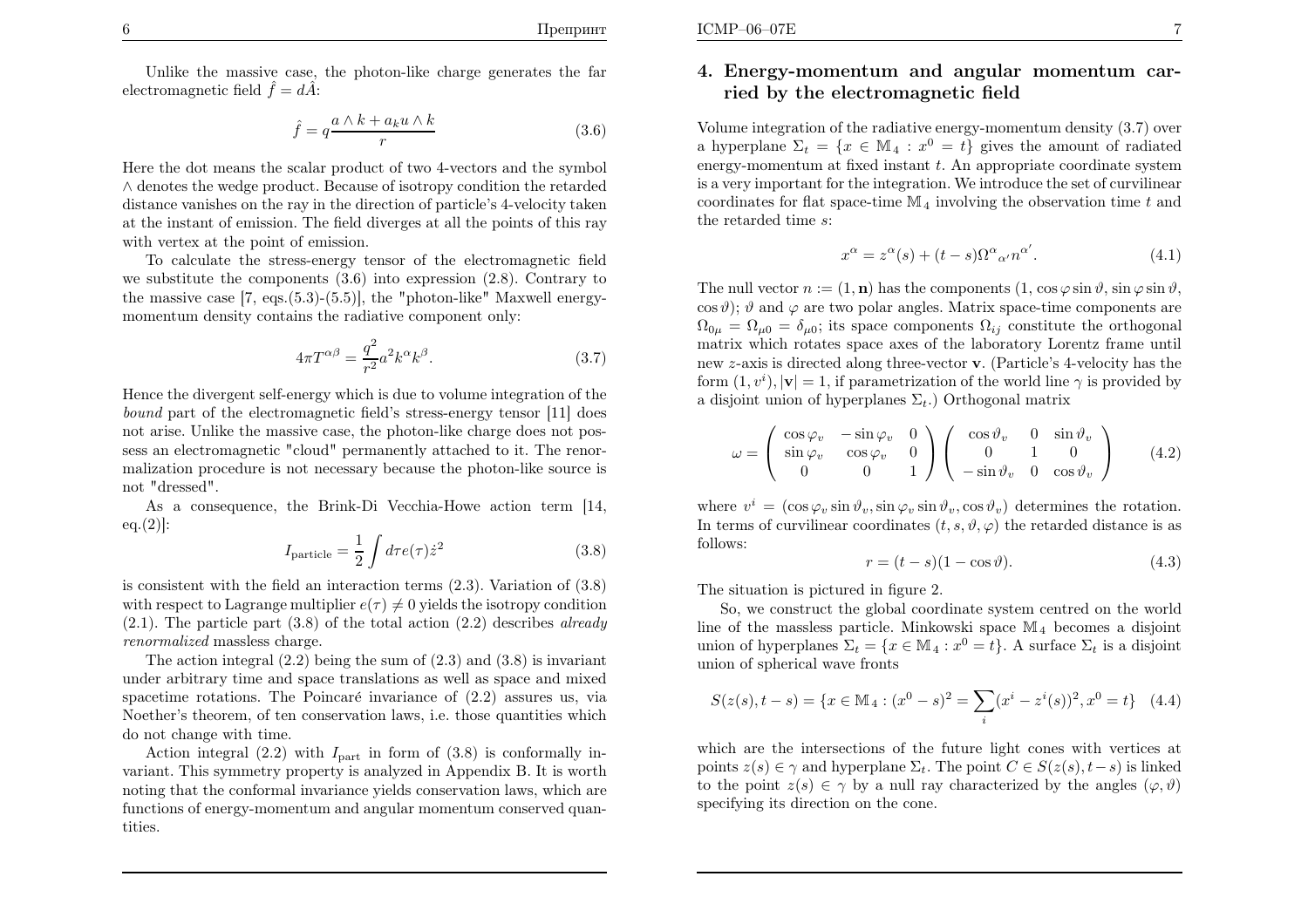Препринт



charge is placed at the coordinate origin; its 4-velocity is  $(1, 0, 0, 1)$ . Figure 2. In the particle's momentarily comoving frame the masslessThe point  $C \in S(0, t-s)$  is linked to the coordinate origin by a<br>multiple constrained by the coordinate  $(x, 0)$ . (The multiple coordinate null ray characterized by the angles  $(\varphi, \vartheta)$ . (The null vector  $n =$  $(1, \cos\varphi \sin\vartheta, \sin\varphi \sin\vartheta, \cos\vartheta)$  defines this direction.) For a given point C with coordinates  $x^{\alpha'} = (t - s)n^{\alpha'}$  the retarded distance is  $x^0$  $\frac{x^3}{3}$  $\dot{\ }$   $\, =$  $(t-s)(1-\cos\vartheta).$ 

Now we calculate the electromagnetic field momentum

$$
p_{\rm em}^{\mu} = \int_{\Sigma_t} d\sigma_0 T^{0\mu} \tag{4.5}
$$

where an integration hypersurface  $\Sigma_t = \{x \in \mathbb{M}_4 : x^0 = t\}$  is a surface of constant  $t$ .

The surface element is given by  $d\sigma_0 = \sqrt{-g} ds d\theta d\phi$  where

$$
\sqrt{-g} = (t - s)^2 \sin \vartheta (1 - \cos \vartheta) \tag{4.6}
$$

is the determinant of metric tensor of Minkowski space viewed in curvilinear coordinates (4.1). In these coordinates the components of the electromagnetic field's stress-energy tensor (3.7) have the form:

$$
4\pi T^{00} = q^2 \frac{a^2(s)}{(t-s)^2 (1-\cos\vartheta)^4}
$$
 (4.7)

$$
4\pi T^{0i} = q^2 \frac{a^2(s)\omega_{ii'}n^{i'}}{(t-s)^2(1-\cos\vartheta)^4}.
$$
 (4.8)

The angular integration results the radiated energy-momentum:

$$
p_{\text{em}}^0 = \frac{q^2}{2} I_0 \int_{-\infty}^t ds a^2(s) \qquad p_{\text{em}}^i = \frac{q^2}{2} I_1 \int_{-\infty}^t ds a^2(s) v^i(s) \tag{4.9}
$$

where factors  $I_n$  diverge:

$$
I_0 := \int_0^{\pi} d\theta \frac{\sin \theta}{(1 - \cos \theta)^3} = -\frac{1}{8} + \lim_{\theta \to 0} \frac{1}{2(1 - \cos \theta)^2}
$$
(4.10)  

$$
I_1 := \int_0^{\pi} d\theta \frac{\sin \theta \cos \theta}{(1 - \cos \theta)^3} = \frac{3}{8} - \lim_{\theta \to 0} \left[ \frac{1}{1 - \cos \theta} - \frac{1}{2(1 - \cos \theta)^2} \right].
$$

Similarly, the computation of the electromagnetic field angular momentum which flows across the hyperplane  $\Sigma_t$  gives rise to the divergent quantities:

$$
M_{\text{em}}^{0i} = \frac{q^2}{2} I_1 \int_{-\infty}^{t} ds a^2(s) s v^i(s) - \frac{q^2}{2} I_0 \int_{-\infty}^{t} ds a^2(s) z^i(s) \quad (4.11)
$$
  

$$
M_{\text{em}}^{ij} = \frac{q^2}{2} I_1 \int_{-\infty}^{t} ds a^2(s) \left[ z^i(s) v^j(s) - z^j(s) v^i(s) \right]. \quad (4.12)
$$

The energy-momentum (4.9) and the angular momentum (4.11) and (4.12) of electromagnetic field generated by the accelerated <sup>p</sup>hoton-like charge tend to infinity in the direction of particle's velocity at the instant of emission. The divergent terms are not bound terms which should be absorbed by corresponding particle characteristics within the renormalization procedure. Indeed, they do not depend on the distance from the particle's world line. Secondly, the energy-momentum and the angularmomentum accumulate with time at the observation hyperplane  $\Sigma_t$  (see figure 3). Hence the divergent Noether quantities cannot be referred to an electromagnetic "cloud" which is permanently attached to the chargeand is carried along with it.

Changes in energy-momentum and angular momentum radiated <sup>b</sup>yaccelerated charge should be balanced by changes in already renormal-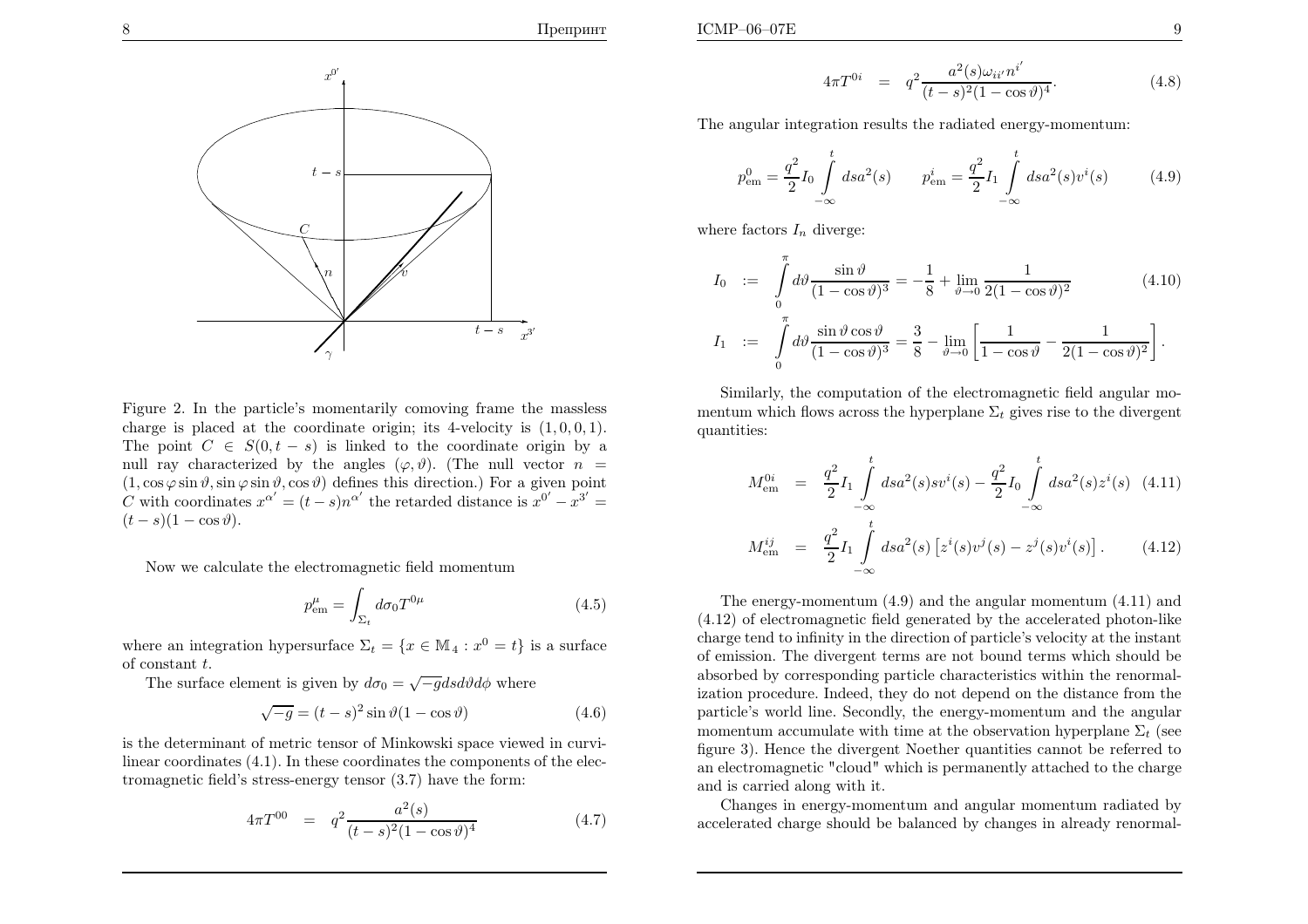

# 5. Massless charge within an interaction area

According to expression (3.6), non-accelerated <sup>p</sup>hoton-like charge does not generate the electromagnetic field. The evolution of the particle beyond an interaction area is determined by the Brink-Di Vecchia-HoweLagrangian [14]

$$
L = \frac{1}{2}e(\tau)\dot{z}^2.
$$
\n
$$
(5.1)
$$

The particle's 4-momentum  $p_{\text{part}}^{\mu} = e(\tau)\dot{z}^{\mu}$  does not change with time:

$$
\dot{p}_{\text{part}}^{\mu} = \dot{e}(\tau)\dot{z}^{\mu} \n= 0.
$$
\n(5.2)

Since  $\dot{z}^{\mu} \neq 0$ , the Lagrange multiplier e does not depend on  $\tau$ . We deal with a photon-like particle moving in the  $\dot{z}$ -direction with frequency  $\omega_0 =$  $e_0\dot{z}^0$ , such that its energy-momentum 4-vector can be written  $p_{\text{part}}^{\mu}$  =  $(\omega_0, \omega_0\mathbf{k}), |\mathbf{k}|=1.$ 

Further in this paper we shall use <sup>a</sup> disjoint union of hyperplanes $\Sigma_t = \{x \in \mathbb{M}_4 : x^0 = t\}$  for parametrization of the particle world line  $\gamma$ . We define  $v^{\alpha}(t) = dz^{\alpha}(t)/dt$  as the 4-velocity; 4-acceleration  $a^{\alpha}(t) = dv^{\alpha}(t)/dt$  looks as  $(0, \dot{v}^i)$  in this parametrization. Since  $\gamma$  is degenerate (the condition  $a^2 = 0$  at all points  $z \in \gamma$  is fulfilled), the 4-acceleration vanishes.

When considering the system under the influence of an external device the change in particle's 4-momentum is balanced by an external force  $F_{\text{ext}}$ :

$$
\dot{p}_{\text{part}}^{\mu}(t) = \dot{e}(t)v^{\mu} \tag{5.3}
$$
\n
$$
= F_{\text{ext}}.
$$

(The 4-vector  $F_{\text{ext}}$  should be orthogonal to the 4-velocity.) This effective equation of motion is supplemented with the condition of absence of radiative damping. In other words, the external device admits <sup>a</sup> massless charge if and only if the components of null vector of 4-velocity do not change with time despite the influence of the external field. Theconclusion is similar to that of Refs. [1,2].

When the <sup>p</sup>hoton-like charged particle moves in the external electromagnetic field  $\hat{F}$ , the Lorentz force balances the change in its 4momentum:

$$
\dot{e}v^{\mu} = qF^{\mu}{}_{\nu}v^{\nu}.\tag{5.4}
$$

accelerated charge tend to infinity on the spiral curve. Figure 3. The bold circle <sup>p</sup>ictures the trajectory of <sup>a</sup> <sup>p</sup>hoton-like charge. The others are spherical wave fronts (4.4) viewed in the observationhyperplane  $\Sigma_t = \{x \in \mathbb{M}_4 : x^0 = t\}$ . The circling photon-like charge radiates infinite rates of energy-momentum and angular momentum in the direction of its velocity <sup>v</sup> at the instant of emission. The energymomentum and angular momentum carried by electromagnetic field of

ized 4-momentum and angular momentum of the particle<sup>1</sup>. But the accelerated <sup>p</sup>hoton-like charge emits infinite amounts of radiation (see figure 3). To change the velocity of the massless charge the energy is necessary which is too large to be observed. Does it mean that there is no <sup>p</sup>hoton-like charges within an interaction area? In the Appendix <sup>A</sup> we sketch several electromagnetic fields which do not change the velocity of the massless charge.



<sup>&</sup>lt;sup>1</sup>If the massive charge coupled with electromagnetic field is considered [15,16], the balance equations <sup>y</sup>ield the Lorentz-Dirac equation.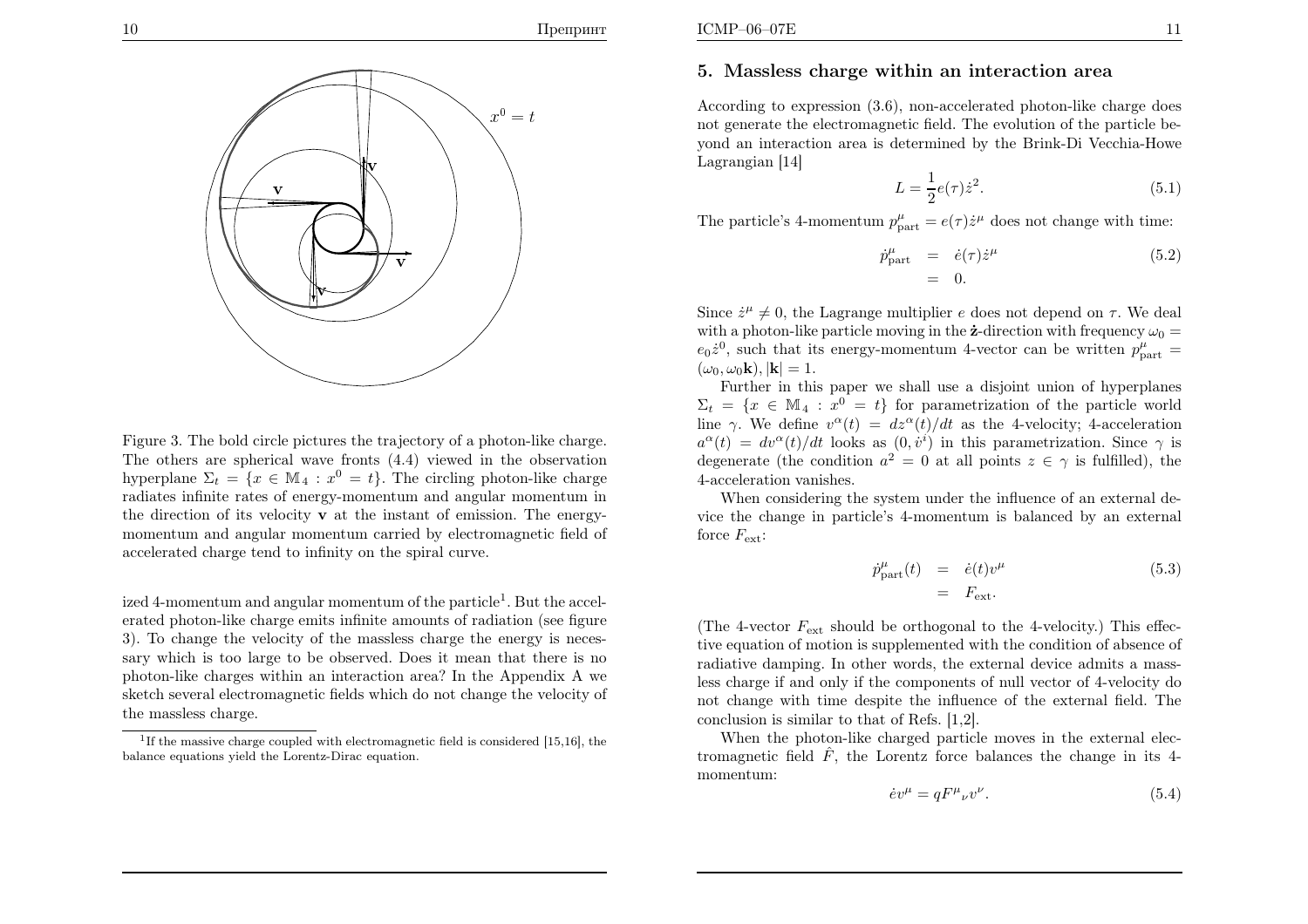ICMP–06–07E

It is convenient to decompose  $\hat{F}$  into an electric field **E** and a magnetic field  $\bf{B}$ . Equation (5.4) is then rewritten as

$$
\dot{e} = q(\mathbf{E} \cdot \mathbf{v}) \tag{5.5}
$$

$$
\dot{e}\mathbf{v} = q\mathbf{E} + q[\mathbf{v} \times \mathbf{B}]. \tag{5.6}
$$

We have the following 4-th order algebraic equation on eigenvalues $\dot{e}~[10]$ :

$$
\dot{e}^4 + \dot{e}^2 q^2 (\mathbf{B}^2 - \mathbf{E}^2) - q^4 (\mathbf{B} \cdot \mathbf{E})^2 = 0.
$$
 (5.7)

In general, it possesses two real solutions [9,10]

$$
\dot{e}_{\pm} = \pm q \sqrt{(\mathbf{E}^2 - \mathbf{B}^2 + \mu)/2} \n\mu = \sqrt{(\mathbf{B}^2 - \mathbf{E}^2)^2 + 4(\mathbf{B} \cdot \mathbf{E})^2}.
$$
\n(5.8)

The field admits <sup>a</sup> <sup>p</sup>hoton-like charge if and only if corresponding eigenvectors

$$
\mathbf{v}_{\pm} = \frac{[\mathbf{E} \times \mathbf{B}] \pm (\lambda \mathbf{E} + \kappa \nu \mathbf{B})}{\sigma} \qquad \kappa = \text{sgn}[(\mathbf{B} \cdot \mathbf{E})] \tag{5.9}
$$

are of constant values. Here

$$
λ = \sqrt{(\mathbf{E}^2 - \mathbf{B}^2 + \mu)/2} \quad ν = \sqrt{(\mathbf{B}^2 - \mathbf{E}^2 + \mu)/2}
$$
  
\nσ = ( $\mathbf{E}^2 + \mathbf{B}^2 + \mu$ ) /2. (5.10)

The expression (5.9) is obtained in [13, eq.(2.3)] where the model of magnetosphere of <sup>a</sup> rapidly rotating neutron star (pulsar) is elaborated. It defines the velocity of the massless charged particles which constitute the so-called "dynamical <sup>p</sup>hase" of the gas of ultrarelativistic electrons and positrons moving in <sup>a</sup> very strong electromagnetic field of the pulsar. In Rylov's model [12,13] the massless charges as <sup>a</sup> limiting case of massive ones are considered. The reason is that the gradient of star's potential is much larger than the particle's rest energy  $m_e c^2$ .

### 6. Conclusions

Our consideration is founded on the Maxwell equations with point-like source which governs the propagation of the electromagnetic field produced by <sup>a</sup> <sup>p</sup>hoton-like charge. Unlike the massive case, it generates the far electromagnetic field which does not <sup>y</sup>ield to divergent Coulomb-like self-energy. Hence the world line is null before renormalization as well asafter this procedure. We choose Brink-Di Vecchia-Howe action [14] for <sup>a</sup> bare particle moving on the world line which is proclaimed then to belightlike.

 A surprising feature of the study of the radiation back reaction in dynamics of the <sup>p</sup>hoton-like charge is that the Larmor term diverges whenever the charge is accelerated. Since the emitted radiation detaches itself from the charge and leads an independent existence, it cannot beabsorbed within <sup>a</sup> renormalization procedure.

Inspection of the energy-momentum and angular momentum carried by the electromagnetic field of <sup>a</sup> <sup>p</sup>hoton-like charge reveals the reason why it is not yet detected (if it exists). Noninteracting massless charges do manifest themselves in no way. Any external electromagnetic field (including that generated by <sup>a</sup> detecting device) will attempt to change the velocity of the charged particle. Whenever the effort will be successful, the radiation reaction will increase extremely. In general, this circumstance forbids the presence of the <sup>p</sup>hoton-like charges within theinteraction area.

Nevertheless, there exists the electromagnetic fields which do not change the velocities of the massless charged particles. For example, superposition of <sup>p</sup>lane waves propagating along some base line admits the massless charges moving analogously. (But any disturbance annuls such <sup>a</sup> "loyalty".) It is worth noting that the quantum mechanical results [1,2] are in favour the conception that the external field distinguishes the directions of non-accelerating motions of <sup>p</sup>hoton-like charges (if theyexist).

 To survive <sup>p</sup>hoton-like charges need an extremely strong field of specific configuration, as that of the rotating neutron star (pulsar). In [12,13] the model of the pulsar magnetosphere is elaborated. It involves the socalled dynamical phase which consists of the massless charged particles moving with speed of light along some base line determined by the electromagnetic field of the star2. It is worth noting that the expression for the particles' velocity [13, eq.(2.2)] coincides with the solution (5.9) of the "massless" equations of motion derived in the present paper.

Equation (5.4) on eigenvalues and eigenvectors of the electromagnetic tensor governs the motion of charges in zero-mass approximation. This conclusion is in contradiction with that of Ref. [3] where the radiation back reaction is finite and the 5-th order differential equation determines the evolution of <sup>p</sup>hoton-like charge. The reason is that regularization approac<sup>h</sup> to the radiation back reaction (smoothing the behaviour of theLorentz force in the immediate vicinity of the particle's world line), em-

<sup>2</sup>The massless approximation is meant where the gradient of star's potential ismuch larger than electron's rest energy.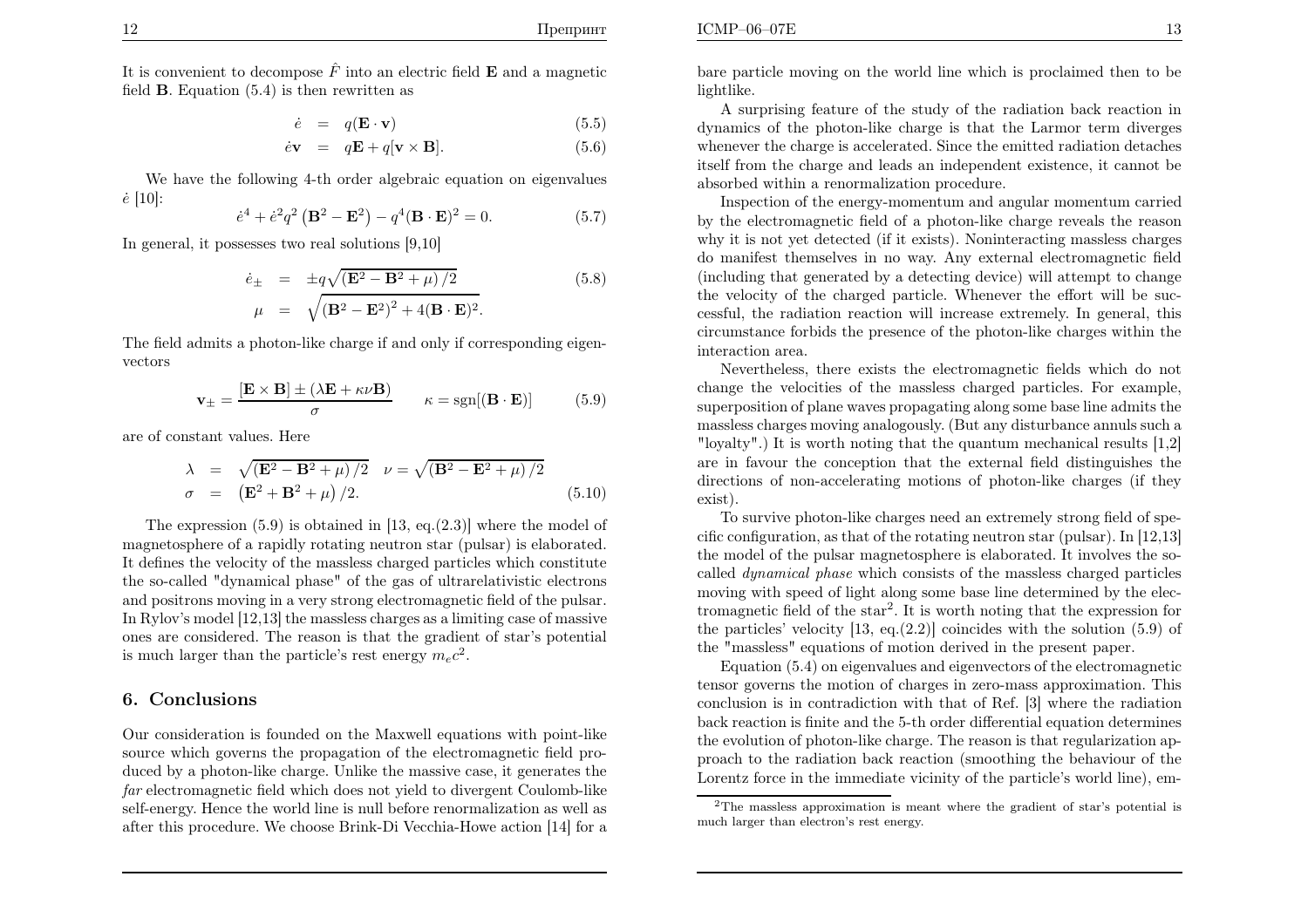<sup>p</sup>loyed by Kazinski and Sharapov, is not valid in the case of the <sup>p</sup>hotonlike charged particle and its field. Indeed, the field diverges not only at point of world line but at all points of the ray in the direction of particle's 4-velocity taken at the instant of emission. The ray singularity is stronger that  $\delta$ -like singularity of Green's function involved in [3] in the self-force expression. Hence integration over world line does not <sup>y</sup>ield <sup>a</sup>finite part of the self force.

Conformal invariance of our particle <sup>p</sup>lus (external) field system reinforce our conviction that the back-reaction force vanishes. Indeed, the appropriate renormalization procedure should preserve this symmetry property while the Brink-Di Vecchia-Howe action term does not contain <sup>a</sup> parameter to be renormalized. Therefore, the <sup>p</sup>hoton-like charge must not radiate.

## Acknowledgments

The author would like to thank Professor B.P.Kosyakov, Professor Yu.A.Rylov, Professor V.Tretyak, and Dr.A.Duviryak for helpful discussions and critical comments.

#### Appendix <sup>A</sup>

Plane wave

In case of a plane wave moving in the positive  $z$ −direction, the electric and magnetic fields are related to each other as follows:

$$
E_x = B_y
$$
  $E_y = -B_x$   $E_z = B_z = 0.$  (A.1)

Since  $\mathbf{B}^2 - \mathbf{E}^2$  as well as  $(\mathbf{B} \cdot \mathbf{E})$  vanish, the eigenvalues' equation (5.7) get simplified:

$$
\dot{e}^4 = 0.\tag{A.2}
$$

The eigenvector corresponding to the fourthly degenerate eigenvalue  $\dot{e} =$ 0 is defined by [9]

$$
\mathbf{v} = \frac{[\mathbf{E} \times \mathbf{B}]}{\mathbf{B}^2} = \mathbf{n}_z.
$$
 (A.3)

Hence the <sup>p</sup>lane wave admits massless charges moving along <sup>z</sup>-line inthe positive direction. Their frequencies do not change with time.

Uniform static electric field

When  $\mathbf{B} = 0$  the equation (5.7) becomes

$$
\dot{e}^4 - \dot{e}^2 q^2 \mathbf{E}^2 = 0. \tag{A.4}
$$

If  $e = 0$  then **E** vanishes (see equations (5.5) and (5.6)) and the charge's velocity is completely arbitrary (free particle).

The others are  $\dot{e}_+ = q|\mathbf{E}|$  and  $\dot{e}_- = -q|\mathbf{E}|$ . The photon-like charge moves in the direction  $n_E = E/|E|$  or in the opposite one. Its 4momentum

$$
p_{\text{part}}^0 = \omega_0 \pm q|\mathbf{E}|t \qquad p_{\text{part}}^i = \pm \omega_0 n_E^i + qE^i t \tag{A.5}
$$

heavily depends on the time.

Constant magnetic field

 When considering the magnetic field of constant value, the equation(5.7) looks as follows

$$
\dot{e}^4 + \dot{e}^2 q^2 \mathbf{B}^2 = 0. \tag{A.6}
$$

 The only real solution is the doubly degenerate trivial eigenvalue. Since $[\mathbf{v} \times \mathbf{B}] = 0$ , massless charges move along the base line determined by

 <sup>B</sup>. The magnetic field does not change their 4-momenta. Orthogonal constant electric and magnetic fields

Since  $(\mathbf{B} \cdot \mathbf{E}) = 0$ , the basic equation (5.7) becomes

$$
\dot{e}^4 + \dot{e}^2 q^2 (\mathbf{B}^2 - \mathbf{E}^2) = 0.
$$
 (A.7)

Two unit three-vectors **v** which satisfy the *force-free approximation* [13,  $eq.(1.5)$ ]

$$
\mathbf{E} + [\mathbf{v} \times \mathbf{B}] = 0 \tag{A.8}
$$

correspond to the doubly degenerate eigenvalue  $\dot{e} = 0$ . After some algebra we arrive at

$$
\mathbf{v}_{\pm} = \frac{[\mathbf{E} \times \mathbf{B}] \pm \mathbf{B} \sqrt{\mathbf{B}^2 - \mathbf{E}^2}}{\mathbf{B}^2}.
$$
 (A.9)

The condition  $(\mathbf{B} \cdot \mathbf{E}) = 0$  supplemented with the inequality  $|\mathbf{E}| < |\mathbf{B}|$ defines the *capture surface* in Rylov's model of pulsar magnetosphere [13]. Massive particles (electrons and positrons) are captured in the immediate vicinity of this surface. Their kinetic energies vanish; they constitutethe so-called *statical phase*. Nevertheless, the photon-like charges move across the capture surface with the velocity (A.9). The region of pulsar magnetosphere where there are the dynamical <sup>p</sup>hase and the statical phase is called *leaky capture region* in Refs. [12,13].

If  $|\mathbf{E}| > |\mathbf{B}|$ , then two eigenvalues  $\dot{e} = \pm \sqrt{\mathbf{E}^2 - \mathbf{B}^2}$  are valuable. Corresponding eigenvectors are

$$
\mathbf{v}_{\pm} = \frac{[\mathbf{E} \times \mathbf{B}] \pm \mathbf{E} \sqrt{\mathbf{E}^2 - \mathbf{B}^2}}{\mathbf{E}^2}.
$$
 (A.10)